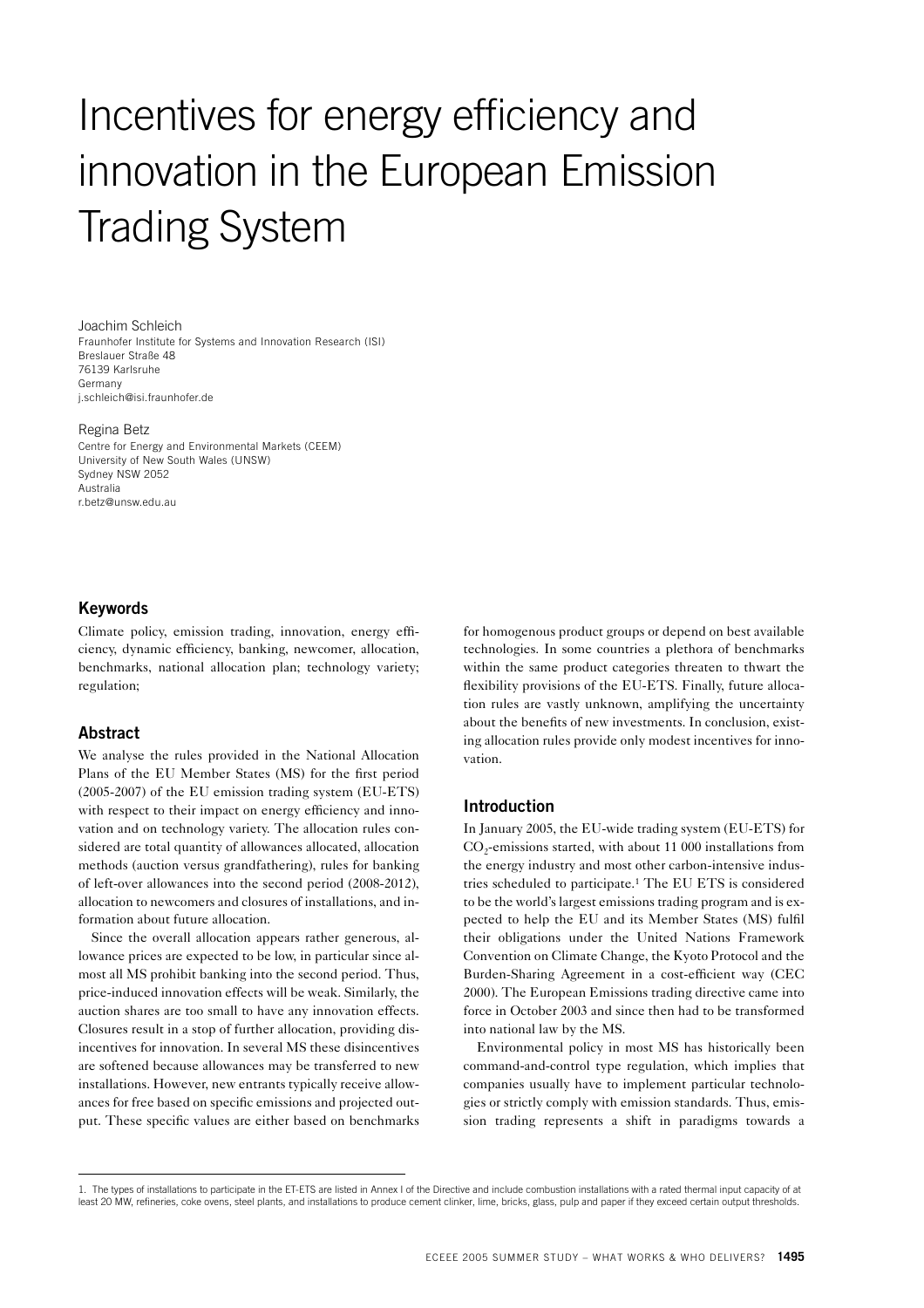market-based instrument. So far, emission trading has primarily been applied in the US, where it has become a key policy instrument not only to regulate air quality but also to control nutrient pollution in water bodies at federal and state level. The most well-known and most intensively studied trading system is the Acid Rain Program, which mainly covers  $SO<sub>2</sub>$ -emissions from fossil-based power plants in the US. The Acid Rain program was created by the 1990 Clean Air Act amendments and started in 1995 (see Ellerman et al. 2000).

The prime objective of an emissions trading system is cost-efficiency, that is, to achieve a given environmental target at minimum costs.2 Abatement costs will eventually be reflected in the market price for emission allowances and induce a demand for innovative, energy/carbon saving processes, products and services. This increased demand will in turn lead to more research and development (R&D), invention, adoption and market diffusion of such innovations. In that sense, emission trading is said to represent a demandoriented regulation.3

The rate and direction of technological change induced by emissions trading programs crucially depends on the design of those programs. For the EU ETS the relevant design issues had to be solved by the individual Member States when developing their National Allocation Plans (NAP) for the first trading period (2005-2007). According to Article 9 of the EU Directive, a NAP shall state the total quantity of allowances in each period, and how these allowances will be allocated to individual installations. The NAPs had to be based on objective and transparent criteria and approved by the European Commission. In particular, the Commission assessed to which extent the criteria given in Annex III of the Directive had been accounted for in the NAPs:

- 1. Consistency of the total quantity of allowances to be allocated with the MS's EU Burden-Sharing Agreement and national climate change programmes;
- 2. Consistency with assessments of historic and projected emissions development towards achieving the required emission targets;
- 3. Consistency with the potential to reduce emissions, including the technological potential; allocation may be based on average emissions by products (e. g. t  $CO<sub>2</sub>/t$ ) cement clinker);
- 4. Consistency with other Community legislative and policy instruments;
- 5. Non-discrimination between companies or sectors;
- 6. Information on treatment of new entrants;
- 7. Information on whether and how early action is accounted for;
- 8. Information on how clean technologies are taken into account;
- 9. Inclusion of provisions for the involvement of the public;
- 10. List of installations with intended allocation;
- 11. Information on how competition from outside the EU is taken into account.

Since MS differ considerably in terms of their emission targets and their achievements so far, the EU Commission left it up to the individual MS how it decides to meet its emission target.

In this paper, we explore the rules provided in the NAPs of the EU-MS for the first period of the EU-ETS with respect to their impact on energy efficiency and innovation and on technology variety. Thus, rather than discussing the innovation effects of emission trading compared to other policy instruments – where a substantial body of literature has emerged in recent years<sup>4</sup> – we focus on actual design elements within the EU-ETS. In the next section, we explain the relation between emissions trading and innovation. Then we analyse the crucial allocation rules in terms of their innovation effect and show how they differ across MS. Finally, we explore the effects of the EU-ETS on technology variety. The concluding section summarizes the main results and offers policy recommendations to strengthen the innovation effects of future allocation rules.

## **Emissions trading and incentives for innovation**

Possible innovation effects arise from the mechanics of an emission trading system, which will briefly be outlined. To achieve an environmental objective, the regulator decides on the total quantity of allowances (in  $tCO<sub>2</sub>$ ) which will be distributed to the individual operators of installations. By the end of a particular period, these operators have to surrender an amount of allowances equivalent to the number of  $CO<sub>2</sub>$ -emissions caused by their installations during that period. Otherwise sanctions have to be paid. Operators may emit more CO<sub>2</sub> than their initial allocation if they purchase the missing allowances from operators which emit less than their initial allocation. Likewise, companies with low-cost abatement measures may choose to reduce emissions in order to sell the surplus allowances to other companies. Thus, companies with high cost measures may purchase allowances while companies with low cost measures may sell allowances on a market, where demand and supply schedules can be matched and an equilibrium market price which reflects the scarcity of allowances in the system will emerge. Under ideal conditions, all measures with costs below the market price will be realized but no measures with costs above the market price. This market mechanism leads to minimum abatement costs, since marginal abatement costs of participants are equal (to the market price).

#### **PRICE AND COST INCENTIVES**

The market price not only reflects the marginal abatement costs, but also sets monetary incentives to adopt new, more energy-efficient technologies which generate lower emis-

<sup>2.</sup> For example, estimated cost savings for the Acid Rain Program range around 50% compared to command-and-control type regulation (Carlson et al. 2000).

<sup>3.</sup> By contrast, subsidies for R&D are an example for a supply-oriented regulation.

<sup>4.</sup> See Kemp (1997) or Jaffe et al. (2002) for overviews.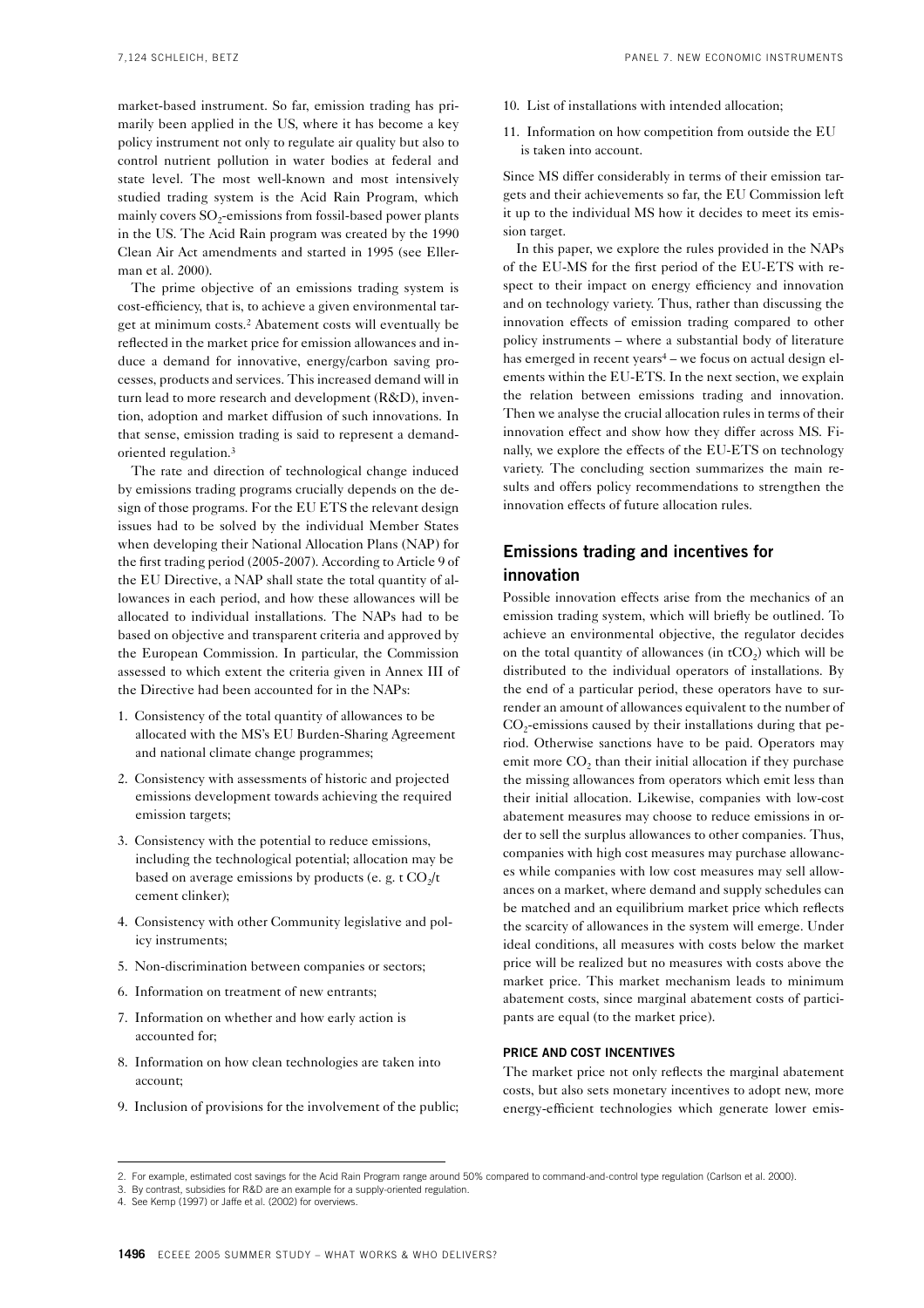

ALLOCATION FOR THE EMISSIONS TRADING SECTOR IN COMPARISON TO EMISSIONS PROJECTIONS (2006) AND HISTORIC EMISSIONS (BASE PERIOD) (%)

\* NAPs have not been approved by EU Commission by 15th of March 2005

 \*\* UK NAP figures are taken from amended NAP, still subject on the outcome of the ongoing discussion with the EU Commission.

Sources: Different NAPs and EC Decisions on NAPs.

*Figure 1. Allocation for the emissions trading sector in comparison to emissions projections (2006) and historic emissions (base period) (%)* 

sions. These investments either free up emission allowances which may be sold at the market price or they avoid the purchase of allowances at that price. Because of these additional revenues/cost savings, emission trading leads to *direct innovation effects* in the form of accelerated diffusion of new energy-efficient technologies (Tietenberg 1985, p. 33). At the same time, additional incentives are generated for R&D in such technologies.5 As a caveat, it should be kept in mind though, that costs for emissions are only one among many determinants for innovation. Clearly, the relevance of emission trading for innovation crucially hinges on the market price for allowances. The higher the price for allowances, the higher are incentives for R&D, invention, adoption and diffusion in energy-efficient technologies.

If additional costs to cover  $CO_2$ -emission are passed on and included in the product (e.g. electricity) prices, emission trading may also induce *indirect innovation effects* on the demand side where those products are used as inputs (e.g. aluminium industry, but also private households). The relevance of these indirect effects depends on the extent to which the additional costs for  $CO<sub>2</sub>$ -emissions can be passed on, as well as on the cost-share of those inputs. Thus, the innovation effects of emissions trading are not limited to the companies directly covered.

#### **Allocation and innovation effects**

In this section we analyse the allocation rules in terms of their innovation effects and show how these rules differ across MS. The allocation rules analysed are (i) the total quantity of allowances allocated to installations (ET-Budget) in the MS; (ii) the rules on banking of allowances from the first period into the second period (2005-07) of the EU ETS; (iii) the allocation method (auction versus grandfathering); (iv) treatment of new entrants; (v) allocation rules for the closure of installations; and (vi) the information provided about future allocation.

#### **SIZE OF EMISSION TRADING BUDGET**

As pointed out above, the EU ETS will not cover all sources of  $CO<sub>2</sub>$ -emissions within a country. Only large installations of the energy sector and other carbon-intensive industry sectors are included and initially receive allowances. The quantity of these allowances (ET-budget) is determined in the NAPs of the MS. In terms of innovation effects, the smaller

<sup>5.</sup> See Kerr and Newell (2003) for empirical evidence from the former US trading program for lead.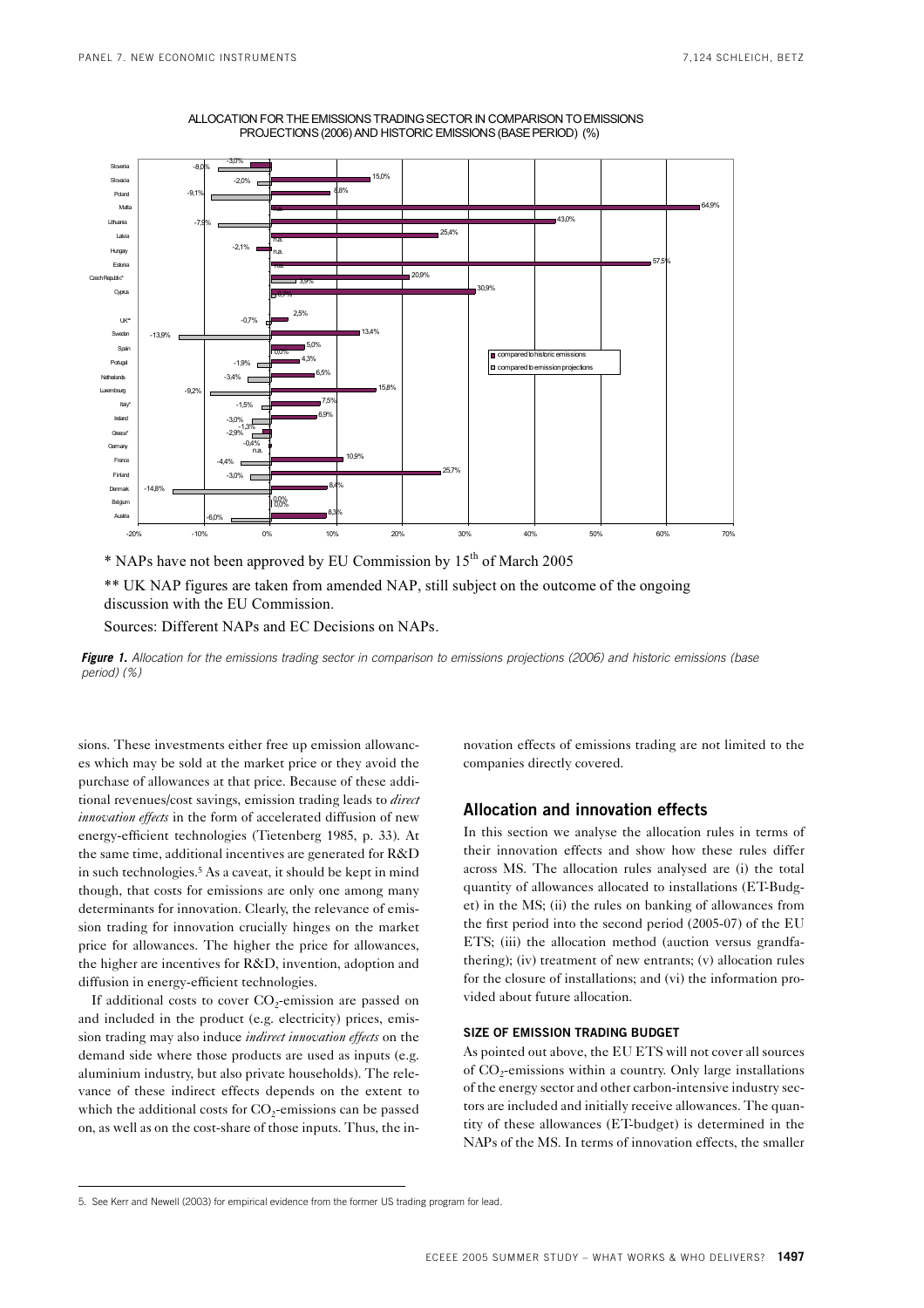the size of the ET-budget, the more scarcity will result in the market for allowances, the higher will be the market price for allowances, and the stronger will be innovation incentives.

The very first allocation criterion (1) requires that the total number of allowances to be allocated is consistent with the MS's target under the EU Burden-Sharing Agreement. For the first period (2005–2007), where no international targets exist, the Commission's published guideline on the interpretation of this criterion states that the reduction "path is intended to be a trend line, not necessarily a straight one, but one that is leading towards or goes beyond" achieving the Burden Sharing target (CEC 2004a, p.5). Thus, taking into account their national targets, MS had to decide how to "split the pie," that is, how many allowances should be allocated to the installations covered by the EU-ETS (ET-sector) and how many to installations not covered by the EU-ETS (non-ET sector). A first analysis of the ET-budgets in the NAPs shows (see Figure 1), that most MS (intend to) allocate less allowances than their projected emissions for the first period. MS used various methods to project future emissions of the ET-sector, and at least in some cases, such as for Italy, for Finland or for The Netherlands, the reference scenarios used are doubtful since they are at odds with historic emission trends. Compared to projected emissions, allocation appears to be particularly tight in Sweden and Denmark. However, compared to historic emissions, only few MS such as Slovenia, Hungary or Germany, allocate fewer allowances. Thus, allocation to the ET-sector appears to be rather generous, creating modest effects on innovation, at best.

From an economic perspective, the size of the budgets for the ET-sector and the non-ET-sector should be determined such that (before international trading starts) the total abatement costs are minimized, i.e. that the marginal costs of the abatement measures which are realized in the trading sectors and the non-trading sectors are equal. In practice, only a few MS (e.g. Ireland) used an optimization approach to determine the size of the budget. Instead, most MS based their decisions on emissions projections resulting from projected greenhouse gas emissions if proposed or potential measures to mitigate emissions are implemented (so-called "withmeasures scenarios"). Furthermore, for 2008–2012 many MS plan to make extensive use of the Kyoto Protocol's Flexible Mechanisms (Joint Implementation, Clean Development Mechanism and International Emissions Trading) to reach their Kyoto/Burden-Sharing targets. Based on existing analyses of various authors $6$  on abatement costs in the ETsector and in the non-ET-sector and by Betz et al. (2004) on the size of the ET-budget allocation, Ehrhart et al. (2005) argue, that the budgets for the ET-sectors are too high and do not "correspond to an allocation with which the overall national emissions targets will be met at minimum cost".7

#### **BANKING**

Theoretical and empirical analyses suggest that banking, i.e. the transfer of unused allowances into future commitment periods, and borrowing, i.e. the use of allowances that were originally designated to a later period, both reduce overall compliance costs. Banking and borrowing allow for intertemporal flexibility because cost savings can be traded over time. Likewise, banking allows for buffering of allowances which, in turn, tends to dampen price fluctuations. In terms of innovation, banking accelerates the diffusion of new technologies: banking tends to improve the profitability of a new low-emission technology because the freed up allowances may be saved for the future rather than being sold on the market. From an economic perspective banking is profitable if the expected future market price of allowances exceeds current marginal pollution abatement costs. However, because the transferred allowances may be used to cover emissions in future trading periods, banking may result in the adoption of fewer new technologies in the future (Phaneuf and Requate 2002). Most existing emissions trading programs allow for banking (Boemare and Quirion 2002). Empirical analyses for the Acid Rain Program indicated that because of banking, companies invested earlier in new technologies, which — as a side effect — was also beneficial for the environment (Ellerman et al. 2003; Ellerman and Montero 2002).

The Directive for the EU ETS also allows for the unrestricted transfer of surplus allowances into future years with one possible exception: according to the principle of subsidiarity, individual MS may decide whether they prefer to restrict banking from 2007 into the first commitment period under the Kyoto Protocol starting in 2008. The reason why a MS may want to do so is the following: if an individual MS permits unrestricted banking of surplus allowances from 2007 into 2008 — unless other, non-trading sectors in that MS make up for it — it may fail to meet its national Burden-Sharing emissions target for the years 2008–2012 because companies may transfer unused allowances into that period. Moreover, from a practical point of view, it would be very difficult to project the amount of banked allowances when MS draw up their national allocation plans for the second trading period 2008–2012 in early 2006. Schleich et al. (2005) argue that giving the MS the option of choosing whether to allow or ban banking from 2007 to 2008 may result in a Prisoners' Dilemma: each individual MS has an incentive to ban banking, even though each would be better off if they all allowed it. In fact, with the possible exception of France and Poland all MS (Malta's decision is still pending) have banned the banking of allowances from the first to the second period (see Table 1). France and Poland allow for limited banking where the individual limit is related to emissions reductions from actual investments. More specifically, in France, banking is restricted to the difference between primary allocation and actual emissions. Thus, it is not possible to buy allowances on the market with the sole purpose to transfer those into the second trading period.

<sup>6.</sup> See Böhringer and Lange (2004), Böhringer et al. (2004), Criqui and Kitous (2003) or Peterson and Klepper (2005).

<sup>7.</sup> This outcome is consistent with insights from public choice theory, which suggests that organized industry groups lobby the government for additional cost-free allowances at the expense of less well organized interest groups. Other reasons for a generous allocation to the trading sectors include differences in responses to uncertain abatement costs by different sectors.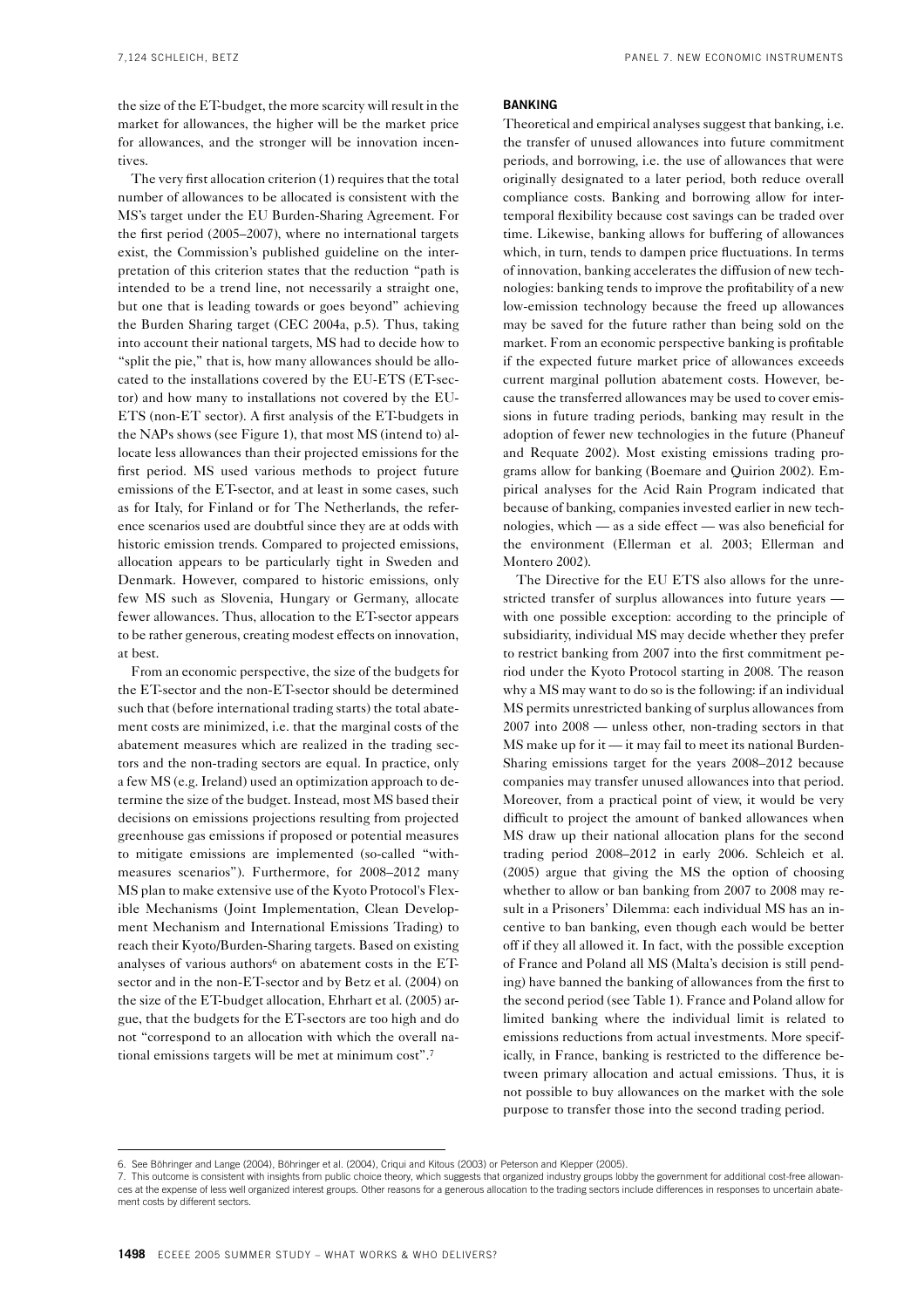The combination of both, a generous allocation and a ban on banking implies that the price for allowances will be rather low and may approach zero towards the end of the first period (see also Schleich et al. 2005 and Ehrhart et al. 2005).

## **Allocation mechanism**

The innovation effects of emissions trading system also depend on the allocation mechanism, that is, whether allowances are allocated free of charge or sold at an auction. The adoption of more energy-efficient technologies reduces emissions costs for the investor since the freed-up allowances may be sold on the market, or, since less allowances need to be purchased at the auction. This effect is the same, independent of whether allowances are allocated free of charge or auctioned off. Differences between the two mechanisms exist, once the diffusion of new technologies is taken into account. Diffusion implies that the demand for allowances decreases relative to supply, so that the market price decreases. If allowances are allocated for free, this diffusion-effect implies that the freed-up allowances generate less revenue. However, if allowances are auctioned off, the investor also benefits in the longer run from the reduced allowance price (see Milliman and Prince 1989). Thus, in the literature, auctions tend to be associated with higher innovationeffects than the typical grandfathering, where allowances are allocated free of charge based on historic emissions. Whether diffusion actually leads to lower allowance prices depends on whether the regulator adjusts the target accordingly. A reduction in the ET-budget over time will counterbalance the effect of diffusion on the allowance price. In this case, the differences of grandfathering and auctions in terms of innovation vanish.8 If an auction (e.g. of a small share of the emission budget) is carried out prior to the start of a trading period, the auction may generate robust early price signals for the actual scarcity in the market, since participants base their bidding behaviour on their marginal abatement costs. Hence, the auction generates an early price indicator, which may help participants develop their investment and trading strategies and improves the efficiency of the system (see also Ehrhart et al. 2005).

According to the Directive, MS were allowed to auction off up to 5% of the ET-budget in the first period (2005-2007) and up to 10% in the second period (2008-12). An analysis of the NAPs shows (see Table 1) that only few MS chose to auction off parts of their ET-budget, arguably, because allocating all allowances free of charge was politically more palatable. Since only Denmark, Hungary, Ireland and Lithuania decided to auction off parts of their ET-budget, a total of only 4,5 Million  $tCO<sub>2</sub>$  will be auctioned off annually. This amount corresponds to 0.2% of the entire ET-budget in the EU and is unlikely to lead to innovation effects beyond a 100% grandfathering mechanism, in particular, since a fairly generous allocation in combination with an (almost) EU-

wide ban on banking will allow for modest allowance prices only.

#### **Treatment of newcomers**

In emissions trading systems new emitters may have to buy allowances on the market or via specific auctions, or they may receive allowances free of charge from a special reserve. If newcomers have to buy allowances on the market strong monetary incentives exist to implement energy-efficient technologies since these technologies require fewer allowances to be purchased. If newcomers receive allowances for free, the incentives to use cost-efficient technologies are less pronounced and depend on the actual allocation rules.9 If the allocation relies on uniform product-based benchmarks  $(tCO<sub>2</sub>)$  per kWh or per tonne of cement clinker) strong innovation incentives exist to invest in the most efficient measures within a given product group: Investments in technologies which require less specific emissions than the benchmark generate extra allowances which may be sold on the market. By contrast, technologies which are less efficient than the benchmark, incur additional costs for the purchase of allowances. Note that within a product group, incentives for innovations are independent of the level of the benchmark. 10 However, the more sub-benchmarks there are within a product group or within a technology group (e.g. fuelspecific or technology-specific benchmarks), the smaller will be innovation effects, since innovation incentives are limited to the sub-groups. If newcomers receive an amount of allowances which always equals actual emissions of the new technologies, incentives for innovation are zero, since it does not pay to use energy-efficient technologies.

The Commission would have preferred newcomers to buy allowances on the market (e. g. European Commission DG Environment 2001), as is the case, for example, in the US Acid Rain Program. Since allocation to newcomers influences the location for new investments, an implicit harmonization across MS took place in the sense, that during the process of setting up the allocation plans, all MS created newcomer reserves of which new entrants could be served free of charge. Only Sweden requires some operators of new installations – new power plants in the electricity sector (but not CHP-plants) – to purchase allowances on the market.

Typically, MS use information on best available technologies (BAT) or benchmarks for relatively homogenous product groups for the allocation of new entrants (see Table 1). To calculate the actual allocation, the specific values from BAT or benchmarks are multiplied by projected output. Most MS indicated the use of BAT, but the BAT-values are usually not (yet) published in the NAPs or in other laws. Alternatively, up-to-date information provided by manufacturers may be used. As of January 2005 only eight MS have published benchmarks for particular products, primarily for electricity generation. A comparison of these values shows

<sup>8.</sup> In fact, a clear ranking of environmental policies (emissions trading, environmental taxes, standards, emission rates) in terms of innovation is not possible, once the regulator's response to diffusion or technology-spillovers, which affect the costs of innovations, or the market structure, is taken into account (see Requate and Unold 2003, or Fischer et al. 2003).

<sup>9.</sup> In addition, from the perspective of economic efficiency, too many companies may enter the market (see Graichen and Requate 2005 or Spulber 1985).

<sup>10.</sup> The profits, however, do depend on the level of a benchmark: the more stringent the benchmark, the lower the profits. Thus, the quantity of allowances allocated for free may well have an impact on the decision of whether to invest in a particular technology in a particular MS or not.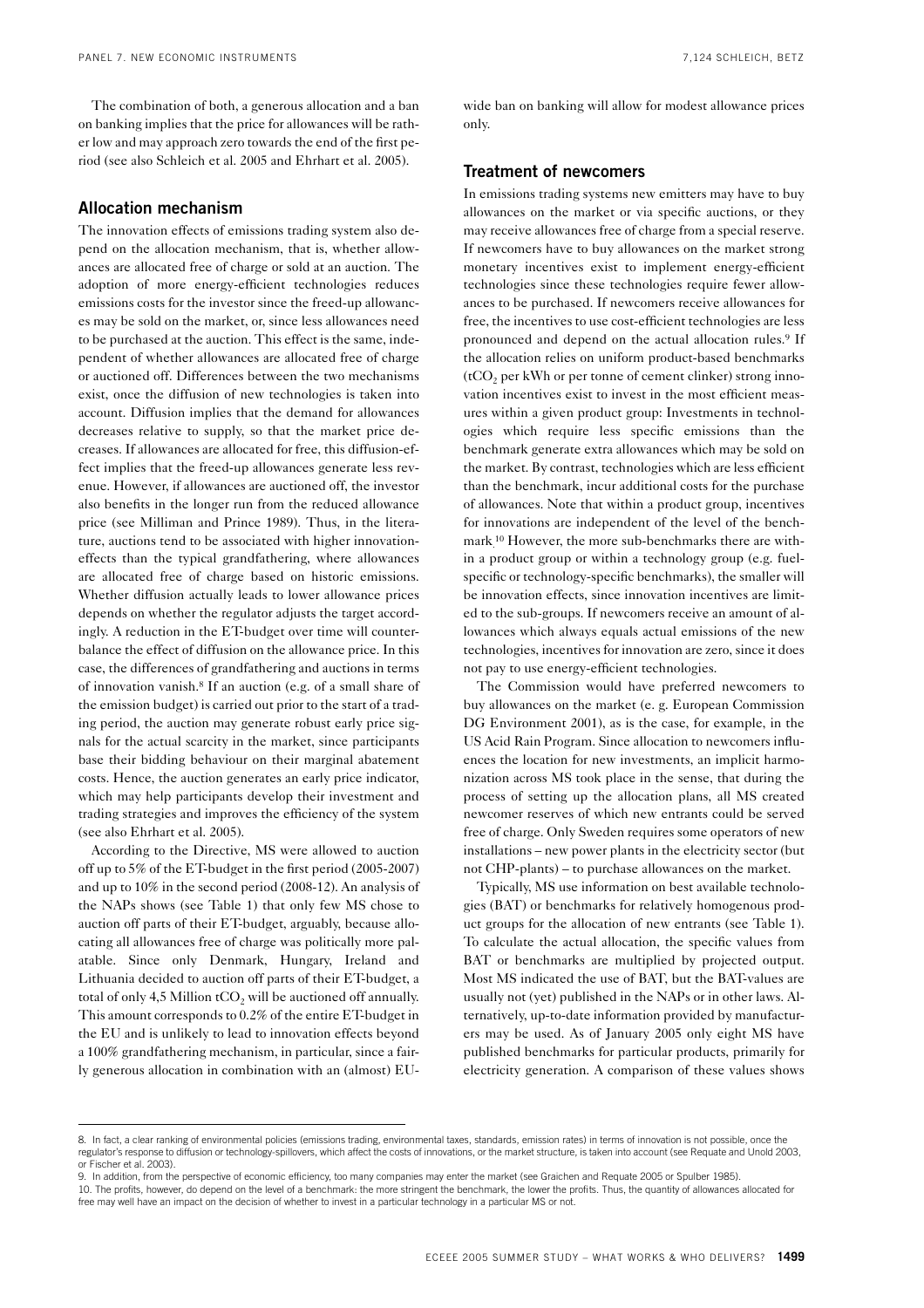#### **Table 1. Overview of selected allocation rules in EU Member States /continued on next page/.**

| Member<br><b>State</b> | <b>Banking</b>         | <b>Auction</b>              | <b>Newcomers</b>                                                                                                                                                                           | <b>Closures</b>                                                                                                                                                                                                                             | <b>Transfer option</b>                                                                                                                      |
|------------------------|------------------------|-----------------------------|--------------------------------------------------------------------------------------------------------------------------------------------------------------------------------------------|---------------------------------------------------------------------------------------------------------------------------------------------------------------------------------------------------------------------------------------------|---------------------------------------------------------------------------------------------------------------------------------------------|
| Austria                | No                     | No                          | BAT                                                                                                                                                                                        | Allocation will stop the<br>year following closure                                                                                                                                                                                          | From existing installation<br>to new installation of<br>same operator                                                                       |
| Belgium                | N <sub>0</sub>         | N <sub>0</sub>              |                                                                                                                                                                                            | Flanders: If emissions <<br>20% of emissions in base<br>period, no further allocation<br>Brussels/ Wallonie: no<br>information                                                                                                              | No                                                                                                                                          |
| Czech<br>Republic      | N <sub>0</sub>         | No                          | <b>BAT</b>                                                                                                                                                                                 | Allocation will stop the<br>year following closure                                                                                                                                                                                          | No                                                                                                                                          |
| Denmark                | No                     | $5\%$ of<br>ET-<br>budget   | Benchmarks based<br>on capacity, fixed<br>throughput and<br>fixed emission<br>factors                                                                                                      | Allocation will stop the<br>year following closure                                                                                                                                                                                          | No                                                                                                                                          |
| Estonia                | No                     | N <sub>0</sub>              | Benchmark of<br>technologies<br>installed during<br>last 5 years                                                                                                                           | No information available                                                                                                                                                                                                                    |                                                                                                                                             |
| Finland                | No                     | N <sub>0</sub>              | <b>BAT</b>                                                                                                                                                                                 | Allocation will stop the<br>year following closure                                                                                                                                                                                          |                                                                                                                                             |
| France                 | Yes, but<br>restricted | N <sub>0</sub>              | Benchmarks (same<br>as for existing<br>installations)                                                                                                                                      | If emissions $\leq 50\%$ of<br>allocation, no allocation for<br>the years following closure                                                                                                                                                 | Transfer of allocation to<br>new installation optional;<br>process not specified yet                                                        |
| Germany                | No                     | No                          | -Energy sector:<br>essentially BAT<br>with upper and<br>lower bounds<br>-Industry sector:<br>benchmarks for<br>single<br>"homogenous"<br>product groups or<br>sub-groups;<br>otherwise BAT | No allocation for the years<br>following closure                                                                                                                                                                                            | From existing to new<br>installation with similar<br>production (also to other<br>operator) for 4 years;<br>adjustment of capacity          |
| Greece                 | No                     | No                          | Not available                                                                                                                                                                              | Not available                                                                                                                                                                                                                               | Not available                                                                                                                               |
| Hungary                | No                     | $2,5\%$ of<br>ET-<br>budget | Allocation based<br>on general BAT or<br>BAT in Hungary; a<br>law for<br>benchmarks for<br>specific product<br>groups is under<br>preparation.                                             | If emissions $\leq 10\%$ of<br>emissions in the base<br>period, allocation will stop<br>the year following closure;<br>exception: temporary<br>closure of electricity<br>production                                                         | Transfer of allocation for<br>4 years to new installation<br>in the same sector within<br>6 months after closure:<br>adjustment of capacity |
| Ireland                | No                     | 0,75%<br>of ET-<br>budget   | BAT plus<br>reduction factor of<br>$2\%$                                                                                                                                                   | No allocation for the years<br>following closure                                                                                                                                                                                            | No details provided in<br>NAP.                                                                                                              |
| Italy                  | No                     | No                          | Benchmark for<br>electricity sector,<br>differentiated by<br>fuels and<br>technology;                                                                                                      | Three different definitions<br>of closure:<br>a) Permanent suspension of<br>services (permit is revoked)<br>b) Temporary suspension of<br>services (the plant<br>discontinues its activity on<br>a temporary basis for more<br>than 1 year) | Feasible from existing<br>installation to new<br>installation for allocation<br>in first period                                             |

quite some variation across countries, which may be explained by the underlying reference technologies, assumed load hours, fuel inputs etc. Except for Italy and Germany, MS did not choose fuel-specific benchmarks.11 In Italy benchmarks differ by technology as well as by fuel (combined cycled gas turbines, steam power plants and condensation power plants). In the UK, benchmarks also differ by a multitude of technologies, but they are all based on gas. For electricity and heat generation in Germany upper and lower bounds exist (e.g.  $365g \text{ CO}_2$  per kWh and  $750g \text{ CO}_2$  per

<sup>11.</sup> France: 900 g CO<sub>2</sub> per kWh, Germany: 365-750 g CO<sub>2</sub> per kWh, Lithuania: 551 g CO<sub>2</sub> per kWh, Belgium/Flanders: 500 g CO<sub>2</sub> per kWh, Italy: 396-1.531 g CO<sub>2</sub> per kWh and 555 g CO2 per kWh, Denmark: 342 g CO<sub>2</sub> per kWh, Sweden: 265 g CO<sub>2</sub> per kWh, UK: gas-based benchmark for 5 distinctive technologies.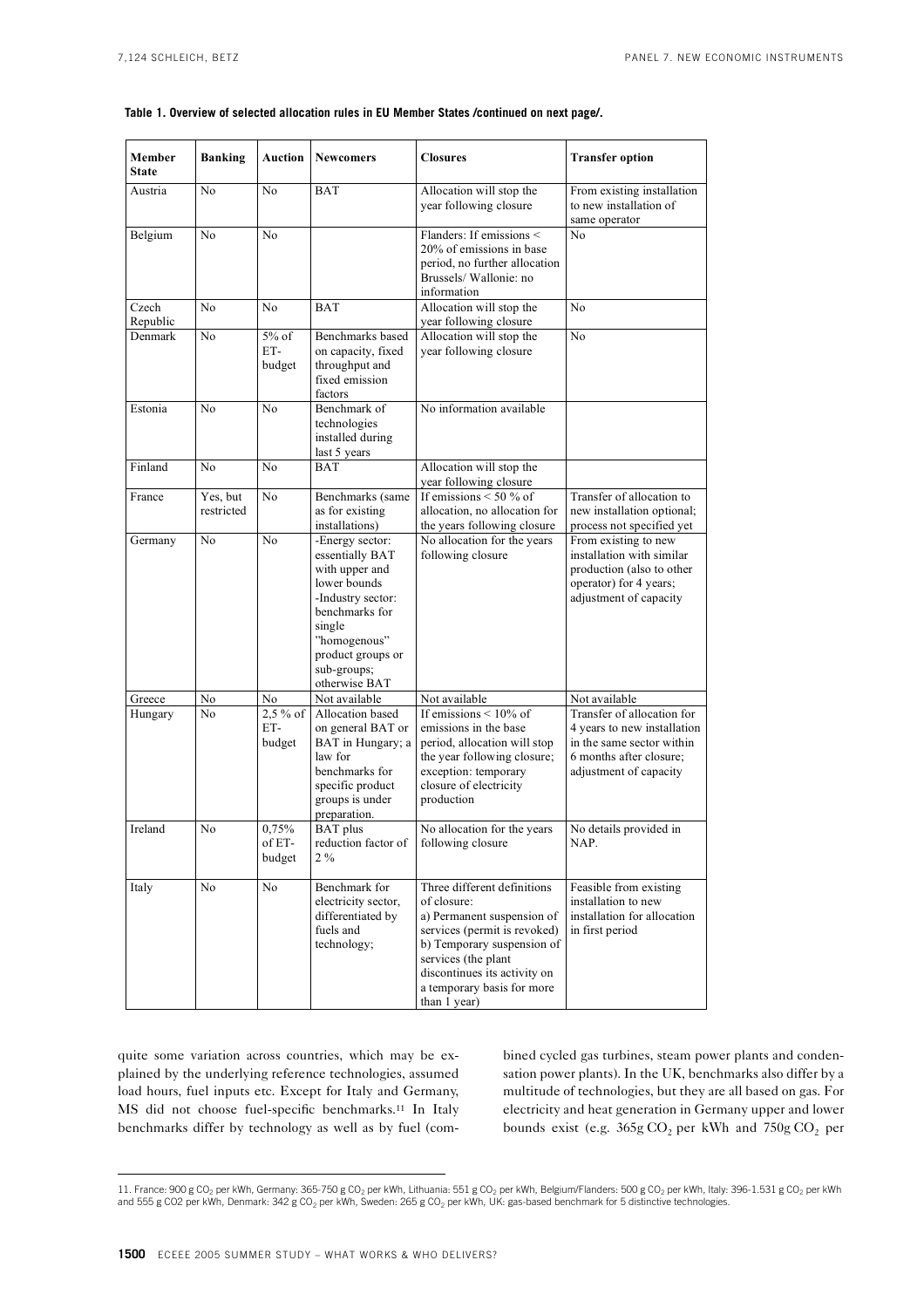#### **Table 1. Continued from previous page.**

| Member<br><b>State</b> | <b>Banking</b>               | <b>Auction</b>             | <b>Newcomers</b>                                                                                                                                                          | <b>Closures</b>                                                                                                                                  | <b>Transfer option</b>                                                                                                          |
|------------------------|------------------------------|----------------------------|---------------------------------------------------------------------------------------------------------------------------------------------------------------------------|--------------------------------------------------------------------------------------------------------------------------------------------------|---------------------------------------------------------------------------------------------------------------------------------|
|                        |                              |                            |                                                                                                                                                                           | c) Significant change<br>requiring a permit update<br>Must surrender 50% of<br>excess allowances for year<br>of closure, or use transfer<br>rule |                                                                                                                                 |
| Latvia                 | No                           | No                         | Based on projected<br>emissions                                                                                                                                           | No final decision yet                                                                                                                            |                                                                                                                                 |
| Lithuania              | No                           | $1,5%$ of<br>ET-<br>budget | <b>Benchmark</b>                                                                                                                                                          | No information available                                                                                                                         |                                                                                                                                 |
| Luxembour<br>g         | No                           | N <sub>0</sub>             | <b>BAT</b>                                                                                                                                                                | If emissions $\leq 10 \%$ of<br>allocation, allocation will<br>stop the year following<br>closure                                                | From existing installation<br>to new installation with<br>similar production of the<br>same operator, case by<br>case decision. |
| Malta                  | <b>Not</b><br>decided<br>yet | N <sub>0</sub>             | <b>BAT</b>                                                                                                                                                                | No information available                                                                                                                         | No                                                                                                                              |
| <b>Netherlands</b>     | N <sub>0</sub>               | N <sub>o</sub>             | <b>BAT</b> with<br>reduction factor<br>based on<br>benchmarks for<br>energy use from<br>existing voluntary<br>agreements                                                  | Allocation will stop the<br>year following closure                                                                                               | No                                                                                                                              |
| Poland                 | Yes, but<br>restricted       | N <sub>0</sub>             | BAT                                                                                                                                                                       | No information available.                                                                                                                        | From existing to new<br>installation with similar<br>production.                                                                |
| Portugal               | N <sub>0</sub>               | No                         | <b>BAT</b>                                                                                                                                                                | Allocation will stop the<br>year following closure<br>Correction of allocation if<br>emissions $\leq 30\%$ of<br>allocation                      | From existing to new<br>installation within the<br>same commitment period                                                       |
| Slovakia               | No                           | No                         | <b>BAT</b>                                                                                                                                                                | No information available                                                                                                                         | No information available                                                                                                        |
| Slovenia               | No                           | N <sub>o</sub>             | <b>BAT</b>                                                                                                                                                                | Allocation will stop the<br>year following closure                                                                                               | From existing to new<br>installation                                                                                            |
| Spain                  | No                           | No                         | <b>BAT</b> plus<br>reduction factor                                                                                                                                       | Allocation will stop the<br>year following closure                                                                                               |                                                                                                                                 |
| Sweden                 | N <sub>0</sub>               | No                         | Power industry<br>must buy<br>allowances on the<br>market; industry:<br>allocation based on<br>BAT, but<br>benchmarks for<br>combustion plants;<br>all CHP:<br>benchmarks | No final decision yet                                                                                                                            | No final decision yet                                                                                                           |
| United<br>Kingdom      | No                           | N <sub>o</sub>             | Multitude of<br>bench-marks,<br>typically with gas<br>as standard fuel                                                                                                    | No final decision yet                                                                                                                            | No                                                                                                                              |

\* Information was taken from approved and submitted NAPs and other laws, if available by December 2004.

kWh for electricity). Investors may apply for higher specific values than the given lower bound if they can prove that the new technology is BAT. But this provision essentially implies that between the upper and lower bound the allocation is based on a multitude of BATs, rather than on a benchmark. Given those figures, the only innovation effects exist for gas-fired power plants (to stay below the  $365 \text{ g CO}_2/\text{kWh}$ ) and for lignite power plants (to approach the  $750g \text{ CO}_{2}/kWh$ from above). Only few countries, like Germany and the UK, not only apply benchmarks to the energy sectors, but also to some industrial products. The chosen product groups are

usually cement clinker, lime, brick works, or glass. In some cases there exist sub-categories by product (roof tiles versus bricks) or by technologies (size of rotary kilns for cement clinker), but not by fuel. In Denmark, there are 28 benchmarks for the industry sector in addition to the benchmarks for the energy sector. Notably, allocation to individual installations in Denmark will be based on capacity (not expected production!), a fixed throughput and a given emission factor.

To avoid excess-allocation, some MS, like Germany, Italy, Portugal and Luxembourg had originally planned to use an ex-post adjustment of the allocation, in case actual output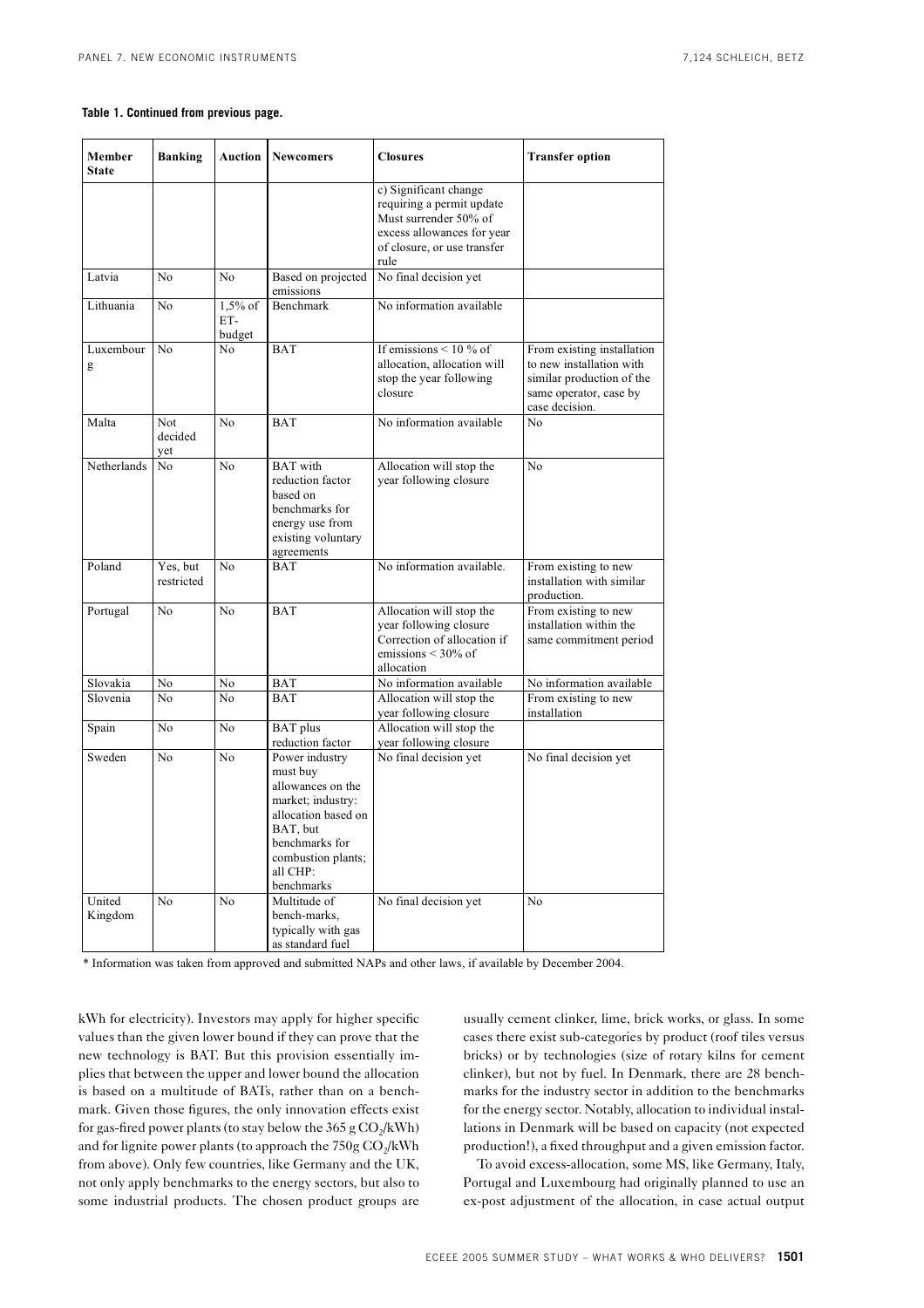turns out lower than projected. From a purely economic perspective, this ex-post adjustment introduces inefficiencies into the system, since it provides little incentive to reduce output which may – under some circumstances – be cost-efficient. Also, the Commission did not approve ex-post adjustments (for violation of criterion (10) and (5)) and most MS (e. g. Portugal and Luxembourg) have eliminated these adjustments in the meantime (e.g. European Commission 2004a). Only in case of Germany, the European Courts will have to settle this conflict. However, if the ex-post adjustment gets approved, this may have serious consequences for product prices and thus indirect innovation effects. With expost adjustments, emissions for new installations would be associated with zero costs.12 If these new installations turn out to be the marginal suppliers in the output market, emissions trading will not increase marginal production costs, and no additional indirect effects on innovation will exist.

## **Treatment of closures**

In general, the closure of an installation may be treated in two polar ways: allocation may be terminated or continued. In the US Acid Rain Program closed installations are allowed to keep their allocation (for up to 30 years). Taking away allowances for closures results in (economic) inefficiencies and disincentives for new investments.13 If a closure leads to a stop in allocation, old plants may be operated too long and new investments postponed, since the opportunity costs of the closures are not accounted for properly. In fact, such a procedure subsidises output, since there are too many companies in the market (Graichen and Requate 2005, Spulber 1985). Allowing a transfer of allowances from closed installations to new installations may partially alleviate those negative effects. As for the treatment of closures, the Directive did not foresee an innovation-friendly solution. The Directive requires that allowances can only be allocated to installations which operate under a permit to emit greenhouse gases (Article 11 in combination with Article 4, European Parliament and Council, 2004). By the very nature, closed installations cease to have a permit. However, if incumbents received allowances permanently even after the closure of an installation, they would constrain future allocation to other installations. Thus, failing to stop allocation for closures may have negative distributive effects, since other sectors or activities would have had to reduce more emissions.

While countries differ in the definition of a "closure" (see Table 1), a closure of an installation during the first period generally means that allocation will be terminated in the year following the closure. In about half the MS, the transfer of allowances to a new installation is permitted (see Table 1), but – if MS provide any details at all – the transfer is typically restricted to the same type of installation or product group, to the same operator, and to a few years only. 14

## **Future allocation**

Planning reliability and thus incentives for innovation are higher, if future allocation rules are known in advance. Future allocation may be based on emissions prior to the start of the system, or on emissions within the first trading period (updating), or on benchmarks. In addition, the auction share may be extended up to 10%.

The Directive only required rules for the first trading period (2005-2007) to be included in the NAPs. Likewise, in its review of the NAPS, the Commission only approved the rules for the first trading period. Consequently, most NAPs do not include any information about allocation for the next period (2008-2012) or beyond.15 Planning reliability is particularly relevant for investments in new technologies, but NAPs typically provide only the allocation rules for the first period. By contrast, according to the German NAP new installations may receive their allocation under the benchmark rule for 14 years. At this point, however, this rule can only be a declaration of intent. Whether it becomes effective, depends on the Commission's approval of the German NAPs for the subsequent trading periods.

## **Technology variety**

So far, the arguments and concepts used to analyse the innovation-effects of the EU ETS in this paper have primarily been based on neoclassical-economics. As an alternative, the systems-oriented perspective of evolutionary economics stresses the importance of technology variety and selection (e.g. Metcalfe, 1994; Nelson, 1995). From this perspective, an emission trading system affects the selection process determining the range of innovations introduced in the system. Compared to regulation via technology standards, emissions trading allows for a much higher degree of flexibility: companies may decide by themselves on their preferred technological solutions. Emission trading is expected to lead less to radical technological change, but rather to incremental technological change, reflecting a more efficient use of resources in existing installations. For example, Fri (2003) and Arentsen et al. (2002) argue that technological change in the energy sector is realized over long periods because of the large number of actors and corresponding actions, decisions and experiences involved. These are affected by several dimensions including social, institutional, political, managerial, technological or financial dimensions. As a result of this complex set of relations, technological change emerges as an incremental process. In general, innovations to reduce environmental damage (such as CO<sub>2</sub>-emissions) may be distinguished in end-of-pipe innovations

<sup>12.</sup> In the case of Germany, it is reasonable to assume, that actual output will not exceed projected output. When companies applied for allocation they were aware of the Commission's position and thus had every incentive to be on the safe side and "overstate" rather than "underestimate" future output. Thus, depending on the European Court's decision, allocation for these companies may be adjusted downward. In this case, since cutting output would not result in additional allowances, the opportunity costs of output reduction in terms of emissions would be zero.

<sup>13.</sup> From an environmental perspective, closure of an installation in an EU MS may result in carbon leakage if the output if the closed installation will now be produced in a country without emission restrictions.

<sup>14.</sup> Since combustion installations based on RES (biomass) are typically excluded from the EU ETS, they cannot benefit from a transfer rule either.

<sup>15.</sup> From this perspective, the French NAP 2007 should be commended for stating that allocation in the second trading period will not be based on emissions in the first period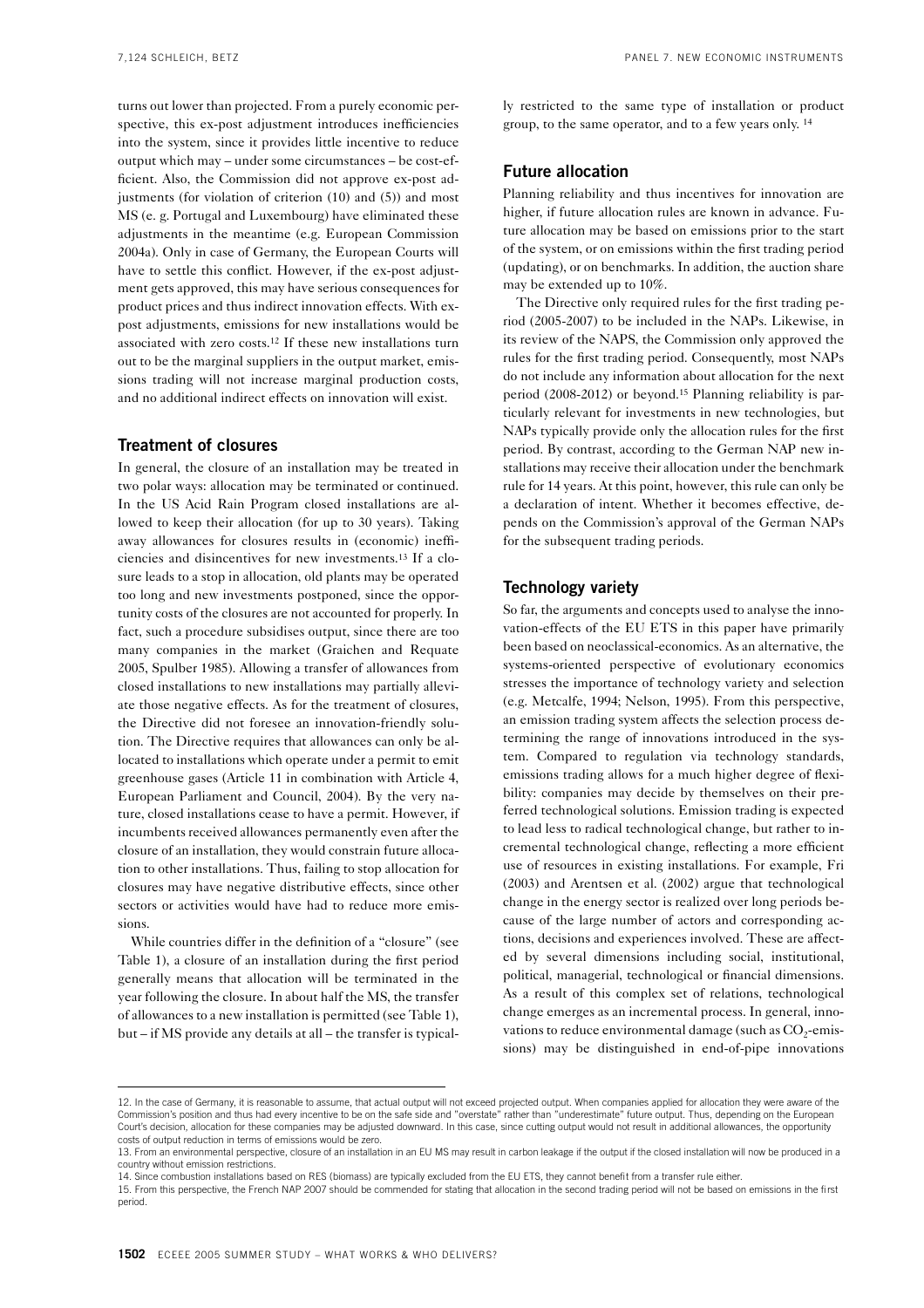(such as carbon storage), process-integrated innovations (such as controls, fuel switch, substitution of old installations by new installations, heat recovery) and product-integrated innovations (production of glass or paper with a higher share of recycled material). Over time, the EU-ETS may trigger all three kinds of innovations, although end-of-pipe type innovations such as carbon capture and sequestration may only become economically attractive for relatively high allowance prices and once learning-effects have resulted in lower abatement costs for these technologies (e. g. MacGill and Outhred 2003).

Newell and Stavins (2003, p. 44) point out that "abatement-cost heterogeneity is a fundamental determinant of the potential cost-savings associated with market-based policy instruments". Technological variety and abatement-cost heterogeneity depend on the type of installations covered under the EU-ETS. For the EU-ETS the types of installations to be included are listed in Annex I of the Directive and include combustion installations with a rated thermal input capacity of at least 20 MW, refineries, coke ovens, steel plants, and installations to produce cement clinker, lime, bricks, glass, pulp and paper if they exceed the output thresholds given in Annex I of the Directive.16 Thus, the impact on technology variety and cost-heterogeneity should be comparatively higher in the EU-ETS than in the Acid Rain Program, which only covered electricity generating plants. Across countries installations covered differ significantly due to the different industry structure and type power generation mix. Additional differences stem from different interpretation of Annex I of the EU ETS Directive by MS (see Betz et al. 2004). Most MS base the interpretation on their national implementation of the EU-Directive on Integrated Pollution Prevention and Control (IPPC) and include installations as requested by the Commission (European Commission DG Environment 2003). However, since MS differ in their implementation of the IPPC Directive and thus Annex I of the EU ETS Directive (CEC 2003a) not the same installation are included in the EU ETS across the entire EU. For example, in Germany, Poland and Luxembourg, steam crackers and melting furnaces are not (or would not be) covered, since the definition of combustion installation covers only activities which transform energy carriers into secondary or primary energy carriers such as electricity, heat or steam.17 Furthermore there are differences in the interpretation of the "accumulation rule". This rule sets the criteria governing which of the installation capacities below the 20  $MW_{th}$  threshold or other production thresholds have to be accumulated and to be included in the EU ETS. In Germany, for example, the accumulation rule is less stringent than expressed by the Directive. According to the Directive, capacities have to be accumulated if they are run by the same operator, or if they fall under the same subheading in the same installation or on the same site (CEC 2003a, Annex I). In Germany all criteria had to be fulfilled at the same time. The coverage also depends on the use of optin and opt-out. While almost all MS – except the Netherlands, Poland and the UK – do not allow for opt-out, opt-in was used more frequently. For example Finland, Sweden and Slovenia have used the opt-in provision for heat and power installations smaller than 20  $MW_{th}$ . These installations are included if they are part of a district heating system and if one installation has a capacity of more than  $20 \text{ MW}_{th}$ . In case of Sweden the opt-in provision has already been approved by the EU Commission (European Commission 2004b).

Since renewable energy sources (RES) like wind power, hydro or photovoltaic installations are not covered by the EU-ETS, no direct innovation effects can be expected for these technologies. At best, these types of renewable energy sources may benefit indirectly, if the EU-ETS results in a sufficient increase in the costs of conventional power (and heat generation), making RES more competitive. In general innovation effects for RES are rather driven by direct national support mechanisms such as feed-in tariffs, (tradable) quota systems or direct R&D subsidies for RES. According to a non-paper by the European Commission (2003), installations fuelled exclusively or predominantly by biomass have to be included in the EU-ETS if their rated thermal input exceeds 20 MW. In these cases there may be double regulation and double subsidization I response, some countries (e.g. Germany) did not include renewable combustion installations in the EU-ETS, if they qualify for the feed in law. In sum, the EU-ETS is not expected to directly enhance the diffusion of RES-technologies.

By construction, the market mechanism of  $CO<sub>2</sub>$ -emissions trading systems does not directly favour a particular technology. Instead, the price and cost incentives favour variety of energy/carbon-saving technologies in general. However, allocation rules for newcomers could be used to support particular technologies. In fact, based on allocation criterion (9), some countries decided to include special provisions for clean technologies, notably for new combined heat and power (CHP) plant. In Germany, for example, new CHPplants receive an allocation based on a "double benchmark" for heat and electricity. Allocation rules for new entrants based on a plethora of benchmarks or on BAT, inhibit the feedback relationship between variety creation and selection. In these cases, it is less the market which provides the incentives for selection, but rather decisions by policy makers setting the benchmark values or standard.

The number of direct participants in the EU ETS affects liquidity in the allowance market and price volatility, which in turn also have innovation effects18. On the one hand, volatile prices increase uncertainty about returns on investments in energy efficiency and may slow down innovation. On the other hand, such investments reduce companies' "risk exposure", since less emissions need to be covered once energy-efficient technologies are implemented. The relative magnitude of both effects is company-specific and generally ambiguous. Whether market price volatility in-

<sup>16.</sup> The emissions trading sector (ET-sector) typically covers 30 - 50 % of the national greenhouse gas emissions in the Member States.

<sup>17.</sup> France, Italy and Spain originally only included combustion installations in the energy sectors, and not in the industry sector (e.g. large boilers in the sugar industry). However, the Commission forced France and Spain to change its interpretation of Annex I, which resulted in a doubling of the number of installations in France. Spain is currently completing the list and for Italy the Commission's judgement is still missing.

<sup>18.</sup> See, for example, Gagelmann and Frondel (2005).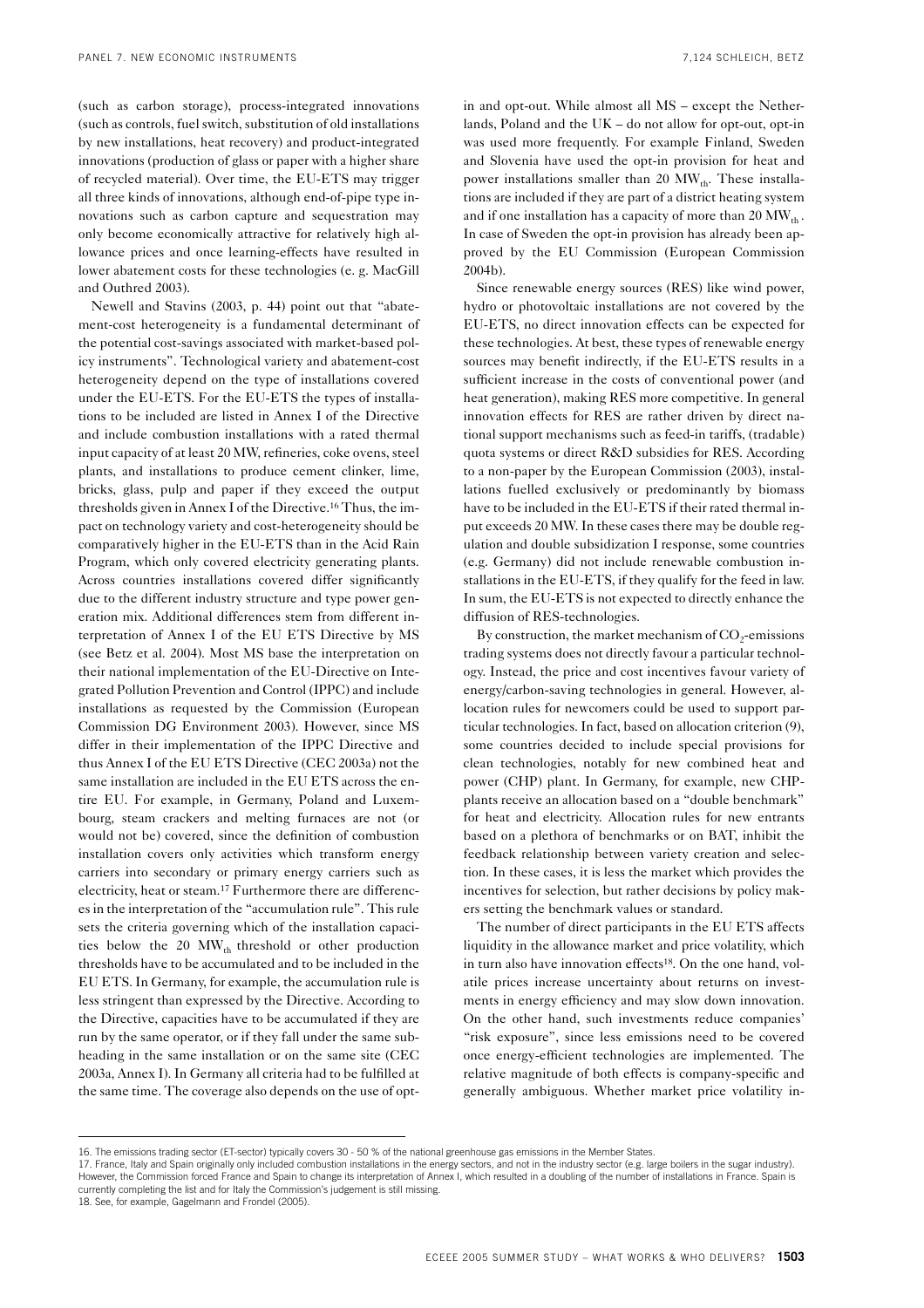creases or decreases innovation depends – among other things – on a company's attitude towards risk, the expected net position on the market (seller or buyer) and on the irreversibility of the investments (see Ben-David et al. 2000).

The more installations participate and the more diverse these installations are, the more likely it is that a liquid market for emission allowances can be established. In liquid markets, the variance of allowance prices tends to be low creating a more stable environment for new investments in energy efficiency. Also, a liquid market is usually a precondition for futures markets and derivatives markets to develop. These markets allow investors to reduce uncertainty and hedge their investments, for example, via long-term futures contracts.

Finally, to lower compliance costs for companies the socalled Linking Directive (2004/101/EG) allows operators of installations which are covered by the EU-ETS to use the project-based mechanisms of the Kyoto-Protocol, Clean Development Mechanism (CDM) and Joint Implementation (JI). Thus, companies can also benefit from emission reductions achieved outside the EU-ETS. In that sense, the Linking Directive extends the scope of technologies which may be directly fostered by the EU-ETS, in particular REStechnologies. But this increased flexibility will also boost the supply of compliance measures available to the companies resulting in lower allowance prices and reduced price and cost incentives for innovation within the EU-ETS.

#### **Summary and conclusion**

This paper analyses the impact of existing allocation rules for the European emission trading system (EU-ETS) on energy efficiency and innovation and on technology variety. To do so, we first identify and relate crucial allocation rules for the first trading period of the EU ETS (2005-2007) to their impact on energy efficiency and innovation. These rules include the total quantity of allowances allocated in the individual Member States (MS) and in the EU, the allocation method (auction versus grandfathering), the rules for banking of left-over allowances from the first period into the second period (2008-2012), for newcomers and for closures, as well as information available about future allocation rules. Existing National Allocation Plans of the EU MS for the first trading period are analysed and assessed according to these allocation rules. Since, the overall allocation appears rather generous allowance prices in the first period are expected to be low, in particular since almost all MS prohibit banking into the second period. Thus, only small price- and cost-induced incentives for an early diffusion of energy-efficient technologies can be expected. Similarly, the marginal share of allowances that will be auctioned off is insufficient to have any effects on innovation. In most MS, installation closures result in the suspension of further allowances, providing disincentives for innovation. In several MS, like Slovenia, Germany or Hungary, such disincentives are softened because allowances from closures may be transferred to new entrants. Usually, new entrants receive allowances for free based on specific emissions and projected output. These specific values are either based on benchmarks for homogenous product groups or depend on best available technologies. In some countries, including Germany and the

UK, a plethora of benchmarks within the same product categories threaten to thwart the flexibility provisions of the EU-ETS. Finally, future allocation rules are vastly unknown, amplifying the uncertainty about the benefits of new investments and potentially creating the perverse incentive not to decrease emission in order to get more allowances in subsequent periods.

In terms of technology variety, emission trading allows for a much higher degree of flexibility compared to technology regulation and does not directly favour a particular technology. Some MS utilized the allocation rules for newcomers to directly provide particular support for new CHP-plants. By contrast, since RES-technologies are usually not included in the EU-ETS, only indirect effects on the diffusion of RES can be expected.

Based on the findings presented in this paper, policy recommendations in terms of innovation for the subsequent phases will be briefly summarized. First, the share of allowances to be auctioned off should grow continuously to eventually 100 %. A high auction share for incumbent installations would also be consistent with the second recommendation: newcomers should purchase allowances on the market or via auctions. In this case, incumbents and newcomers would be treated equally. For the transition time, new installations could be allocated based on EU-wide benchmarks for "homogenous" product groups, where the number of sub-groups should be kept at a minimum. Third, closed installations should be allowed to keep their allocation. Such a rule would spur the closures of old plants, leaving space for new, more efficient technologies. Finally, future allocation rules and emission targets should be known long time in advance to be more in line with the length of innovation cycles. This request is supported by results of a recent empirical study by Cames (2004). He finds that significant investments in new power plants in the EU will be postponed because of uncertainty about future allocation rules.

In conclusion, existing allocation rules provide only modest incentives for technological innovations. Instead, as in the US Acid Rain Program, where most of the reductions have been achieved by switching from high sulphur to lower sulphur coal or  $-$  to a lesser extent  $-$  also by installing new scrubbers (see Burtraw 2000), the first phase of the EU-ETS may rather lead to low-risk and low-cost strategies like fuel switch and to institutional and organisational changes within companies.

#### **References**

- Arentsen, M., Kemp, R. and Luiten, E. (2002): Technological Change and Innovation for Climate Protection: The Challenge of Governance. In: Kok, M, Vermeulen, W. Faaij, A and de Jager, D. (eds): Global Warming and Social Innovation, London: Earthscan.
- Ben-David, S., Brookshire D., Burness, S., McKee, M. and Schmidt, Ch. (2000): Attitudes Toward Risk and Compliance Emission Permit Markets, Land Economics, 76, 590-600.
- Betz, R., Eichhammer, W. and Schleich, J. (2004): Designing National Allocation Plans for EU Emissions Trading – A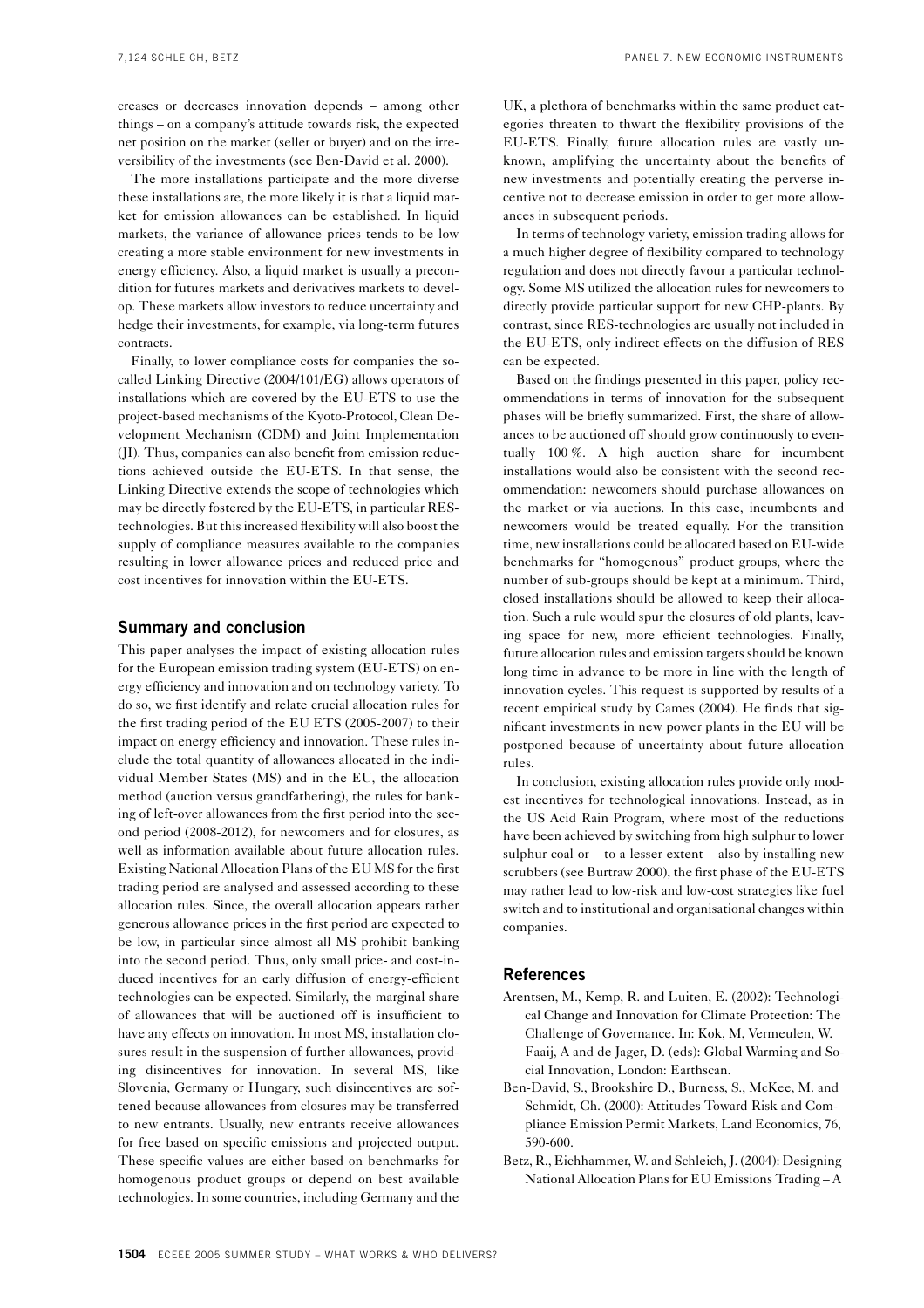First Analysis of the Outcomes, *Energy & Environment* 15, 375–425.

- Boemare, C and Quirion, P (2002): Implementing Greenhouse Gas Trading in Europe: Lessons from Economic Theory and International Experiences, *Ecological Economics* 43, 213–230.
- Böhringer, C and Lange, A. (2004): Mission Impossible!? On the Harmonization of National Allocation Plans under the EU Emissions Trading Directive, Discussion Paper 04-15, ZEW (Centre for European Economic Research), Mannheim.
- Böhringer, C, Hoffmann, T, Löschel, A, Lange, A. and Moslener, U (2004): Assessing Emission Allocation in Europe: An Interactive Simulation Approach', Discussion Paper 04-40, ZEW (Centre for European Economic Research), Mannheim.
- Burtraw, D. (2000): Innovation under the Tradable Sulfur Dioxide Emission Permits Program in the U.S. Electricity Sector, Discussion Paper 00-38, Resources for the Future, Washington D.C.
- Cames, M. (2004): Emissions trading and innovation the German electricity industry - First findings of a survey, TIPS; Presentation in Salzburg.
- Carlson, C, Burtraw, D, Cropper, M, and Palmer, K L (2000): Sulphur Dioxide Control by Electric Utilities: What Are the Gains from Trade?, *Journal of Political Economy* 108, 1292–1326.
- CEC (2003) 'Directive 2003/87/EC of the European Parliament and the Council of 13 October 2003 Establishing a Scheme for Greenhouse Gas Emission Allowance Trading within the Community and Amending Council Directive 96/61/EC', OJ L275, 25 October 2003, 32–46.
- CEC (2004): Communication from the Commission on Guidance to Assist MS in the Implementation of the Criteria Listed in Annex III to Directive 2003/87/EC, COM (2003) 830 final, Brussels 7 January 2004
- CEC (2003a): Directive 2003/87/EC of the European Parliament and the Council of 13 October 2003 establishing a scheme for greenhouse gas emission allowance trading within the Community and amending Council Directive 96/61/EC, OJ L275, 25.10.2003, 32-46.
- CEC (2004a): Communication from the commission on guidance to assist Member States in the implementation of the criteria listed in Annex III to Directive 2003/87/ EC. COM (2003) 830 final, Brussels 7 January 2004.
- CEC (2004b): Directive 2004/101/EC of the European Parliament and the Council of 27 October 2004 amending Directive 2003/87/EC establishing a scheme for greenhouse gas emission allowance trading within the Community, in respect of the Kyoto Protocol's project mechanisms, OJ L 338, 13.11.2004, 18-23.
- Criqui, P and Kitous, A. (2003): Kyoto Protocol Implementation: (KPI) Technical Report: Impacts of Linking JI and CDM Credits to the European Emissions Allowance Trading Scheme, CNRS-IEPE and ENERDATA S.A. for Directorate General Environment
- Ehrhart, K.-M., Hoppe, C., Schleich, J. and Seifert, S. (2005): The role of auctions and forward markets in the EU ETS: counterbalancing the cost-inefficiencies of combining generous allocation with a ban on banking, forthcoming *Climate Policy*.
- Ellerman A. D. and Montero J.-P. (2002): The Temporal Efficiency of SO2 Emissions Trading, Cambridge, MA: MIT Center for Energy and Environmental Policy Research, Working Paper 2002–2003.
- Ellerman, A. D., Harrison, D. and Joskow, P. L. (2003): Emissions Trading: Experience, Lessons, and Considerations for Greenhouse Gases, Washington DC: Pew Center for Global Climate Change.
- Ellerman, A. D., Schmalensee, R., Joskow, P. L., Montero, J.-P. and Baily, E. (2000): Markets for Clean Air: the U.S. Acid Rain Program, Cambridge University Press, Cambridge.
- European Commission (2001): Chairman's background document 3, fair competition and internal market issues, Working Group 1, StaffA2/Peter/ECCP/Backround Document 3-rev3, Brussels.
- European Commission DG Environment (2003): Non-paper on the installation coverage of the EU emissions trading scheme and the interpretation of Annex I, September 2003, Brussels.
- European Commission (2004a): Emissions trading: Commission clears 8 more plans paving the way for trade to start as planned, press releases IP/04/1250, http://europa.eu.int/rapid/pressReleasesAction.do?reference= IP/04/1250& format=HTML&aged =0&language=EN&guiLanguage=en, as from 1.1.2005.
- European Commission (2004b): Commission Decision of 29 October 2004 concerning the unilateral inclusion of additional activities by Sweden in the Community emissions trading scheme pursuant to Article 24 of Directive 2003/87/EC of the European Parliament and of the Council, C(2004)4240-1, Brussels.
- Fischer, C., Parry, I. and Pizer, W. A. (2003): Instrument choice for environmental protection when technological innovation is endogenous, *Journal of Environmental Economics and Managemen*t 45, 523-545.
- Fri, R. W. (2003): The Role of Knowledge: Technological Innovation in the Energy System, *Energy Journal* 24, 51- 74.
- Gagelmann, F. and Frondel, M. (2005): E.T. and Innovation – Science Fiction or Reality? An Assessment of the Impact of Emissions Trading on Innovation, forthcoming *European Environment*.
- Graichen, P. and Requate, T. (2005): Der steinige Weg von der Theorie in die Praxis des Emissionshandels: Die EU-Richtlinie zum CO2- Emissionshandel und ihre nationale Umsetzung, forthcoming *Perspektiven der Wirtschaftspolitik*.
- Jaffe A., Newell R. and Stavins, R. (2002): Environmental Policy and Technological Change, Environmental and Resource Economics 22, 41-69.
- Jung, C., Krutilla, K. and Boyd, R. (1996): Incentives for Advanced Pollution Abatement Technology at the Industry Level, *Journal of Environmental Economics and Management* 30, 95-111.
- Kemp, R. (1997): Environmental Policy and Technical Change. A Comparison of the Technological Impact of Policy Instruments, Cheltenham: Edward Elgar.
- Kerr, S. and Newell R. (2003): Policy-induced Technology Adoption: Evidence from the US Lead Phasedown, Journal of Industrial Economics 51, 317-343.